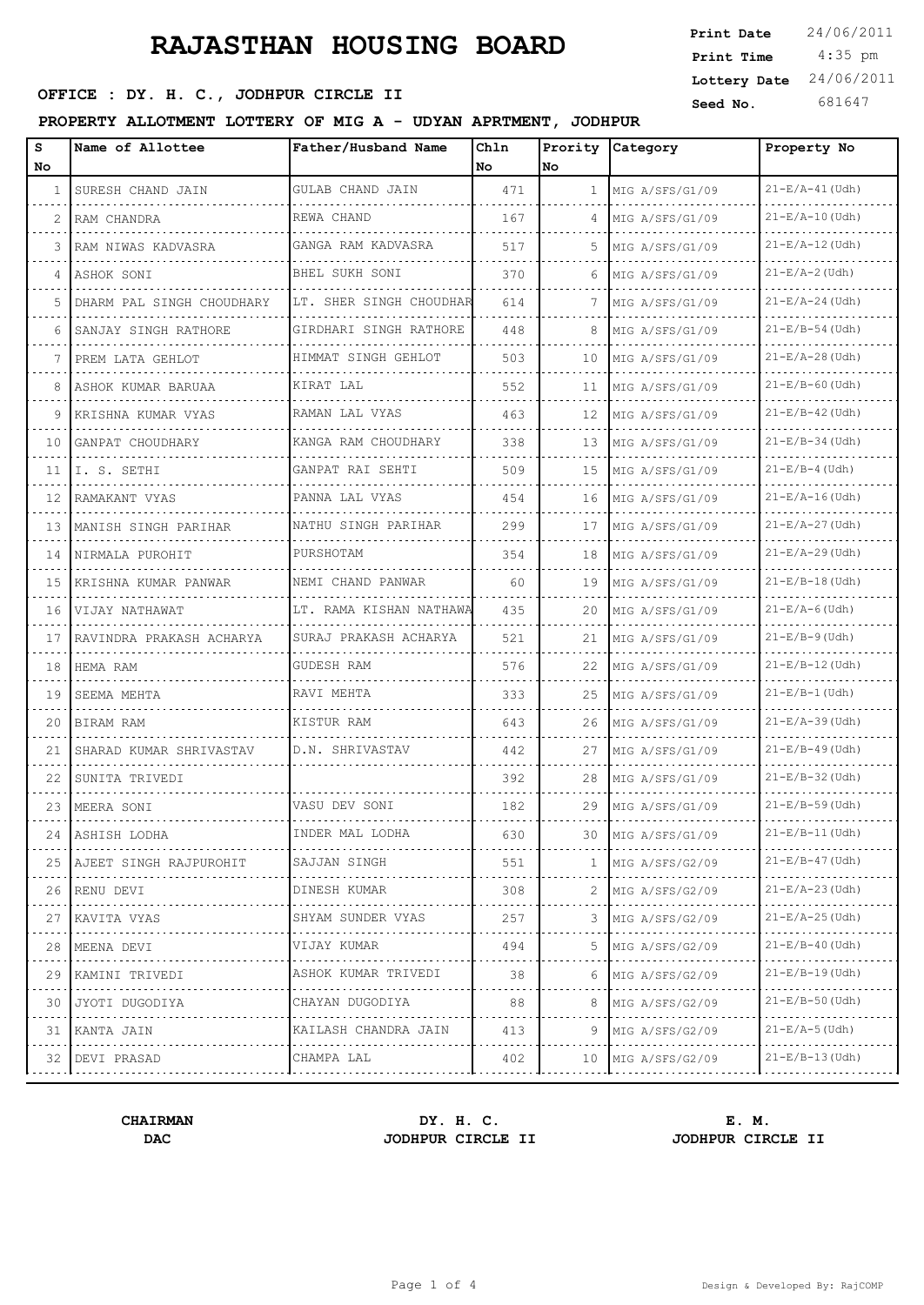# **RAJASTHAN HOUSING BOARD**

# **SEPTCE : DY. H. C., JODHPUR CIRCLE II** Seed No. 681

### **PROPERTY ALLOTMENT LOTTERY OF MIG A - UDYAN APRTMENT, JODHPUR**

| <b>Print Date</b> | 24/06/2011 |
|-------------------|------------|
| Print Time        | $4:35$ pm  |
| Lottery Date      | 24/06/2011 |
| Seed No           | 681647     |

| s<br>No.        | Name of Allottee                                                                                                                                                     | Father/Husband Name       | Chln<br>No | No  | Prority Category                                                                                                                          | Property No           |
|-----------------|----------------------------------------------------------------------------------------------------------------------------------------------------------------------|---------------------------|------------|-----|-------------------------------------------------------------------------------------------------------------------------------------------|-----------------------|
| 33              | CHOTU SINGH RATHORE                                                                                                                                                  | BHUR SINGH RATHORE        | 225        | 11  | MIG A/SFS/G2/09                                                                                                                           | $21-E/A-14$ (Udh)     |
| 34              | JOGA RAM                                                                                                                                                             | BHIKA RAM                 | 653        | 13  | MIG A/SFS/G2/09                                                                                                                           | $21-E/A-20$ (Udh)     |
| 35              | VIMLESH CHOUDHARY                                                                                                                                                    | JAGDISH SINGH             | 543        | 14  | MIG A/SFS/G2/09                                                                                                                           | $21-E/B-15$ (Udh)     |
| 36              | MADHU SONI                                                                                                                                                           | HEERA LAL SONI            | 447        | 15  | MIG A/SFS/G2/09                                                                                                                           | $21-E/B-63$ (Udh)     |
| 37              | RAVI SHEKAR                                                                                                                                                          | TEJA RAM                  | 554        | 16  | MIG A/SFS/G2/09                                                                                                                           | $21 - E/A - 9$ (Udh)  |
| 38              | NEMICHAND PANWAR                                                                                                                                                     | GENA RAM                  | 510        | 17  | MIG A/SFS/G2/09                                                                                                                           | $21-E/B-24$ (Udh)     |
| 39              | VEENA VYAS                                                                                                                                                           | R.P. VYAS                 | 456        | 18  | MIG A/SFS/G2/09                                                                                                                           | $21-E/A-43$ (Udh)     |
| 40              | MEEM KANWAR BHANSALI                                                                                                                                                 | LT. L. C. BHANSALI        | 312        | 19  | MIG A/SFS/G2/09                                                                                                                           | $21-E/A-37$ (Udh)     |
| 41              | GEETA DEVI                                                                                                                                                           | RAM SUKH                  | 279        | 22  | MIG A/SFS/G2/09                                                                                                                           | $21-E/B-33$ (Udh)     |
| 42              | .<br>VITHAL DAS RATHI                                                                                                                                                | KISHAN GOPAL RATHI        | 548        | 23  | MIG A/SFS/G2/09                                                                                                                           | $21 - E/A - 3$ (Udh)  |
| 43 I            | GYATRI VYAS                                                                                                                                                          | VISHNU DUTT VYAS          | 204        | 25  | MIG A/SFS/G2/09                                                                                                                           | $21 - E/B - 58$ (Udh) |
| 44              | AMIT CHOUDHARY                                                                                                                                                       | RAJENDRA CHOUDHARY        | 291        | 26  | MIG A/SFS/G2/09                                                                                                                           | $21 - E/A - 36$ (Udh) |
| 45              | SULOCHNA JOSHI                                                                                                                                                       | SHIV PRAKASH JOSHI        | 352        | 27  | MIG A/SFS/G2/09                                                                                                                           | $21 - E/A - 35$ (Udh) |
| 46              | POOJA TAK                                                                                                                                                            | ANAND SINGH TAK           | 652        | 28  | MIG A/SFS/G2/09                                                                                                                           | $21 - E/A - 26$ (Udh) |
| 47              | SEEMA KAWAD                                                                                                                                                          | .<br>BHARAT KAWAD         | 1          | 29  | MIG A/SFS/G2/09                                                                                                                           | $21-E/A-18$ (Udh)     |
| 48              | CHHAGAN LAL BORANA                                                                                                                                                   | MOHAN LAL BORANA          | 619        | 30  | MIG A/SFS/G2/09                                                                                                                           | $21-E/B-53$ (Udh)     |
| 49              | NAVRATAN SONI                                                                                                                                                        | UDA RAM SONI              | 404        | 32  | MIG A/SFS/G2/09                                                                                                                           | $21-E/A-45$ (Udh)     |
| 50              | RAMESH KUMAR                                                                                                                                                         | RAGHU NANDAN              | 633        | 33  | MIG A/SFS/G2/09                                                                                                                           | $21-E/A-15$ (Udh)     |
| 51              | SHANKAR LAL                                                                                                                                                          | RAGHU NANDAN              | 632        | 34  | MIG A/SFS/G2/09                                                                                                                           | $21 - E/B - 20$ (Udh) |
| 52              | CHAWAR LAL SOLANKI                                                                                                                                                   | CHAMPA LAL SOLANKI        | 285        | 35. | MIG A/SFS/G2/09                                                                                                                           | $21-E/B-38$ (Udh)     |
| 53              | JITENDRA RANGA                                                                                                                                                       | MANGI LAL                 | 516        | 36  | MIG A/SFS/G2/09                                                                                                                           | $21 - E/A - 47$ (Udh) |
| 54              | RAKESH GODARA                                                                                                                                                        | KARTA RAM                 | 507        | 37  | MIG A/SFS/G2/09                                                                                                                           | $21 - E/B - 39$ (Udh) |
| 55              | RAKESH JAJU                                                                                                                                                          | KANHAIYA LAL JAJU         | 201        | 38  | MIG A/SFS/G2/09                                                                                                                           | $21 - E/B - 26$ (Udh) |
| 56              | POORNIMA                                                                                                                                                             | BHUPENDRA KUMAR           | 496        | 40  | MIG A/SFS/G2/09                                                                                                                           | $21 - E/B - 62$ (Udh) |
| 57              | DEEPIKA GOYAL                                                                                                                                                        | DILIP GOYAL               | 450        | 41  | MIG A/SFS/G2/09                                                                                                                           | $21 - E/B - 2$ (Udh)  |
| 58              | BALARAM CHOUDHARY                                                                                                                                                    | .<br>BABUTA RAM CHOUDHARY | 512        | 42  | $\mathcal{L}^{\mathcal{A}}(\mathcal{A})=\mathcal{L}^{\mathcal{A}}(\mathcal{A})=\mathcal{L}^{\mathcal{A}}(\mathcal{A})$<br>MIG A/SFS/G2/09 | $21 - E/A - 1$ (Udh)  |
| 59              | SHILA                                                                                                                                                                | AMRAT RAJ GORIYA          | 21         | 46  | MIG A/SFS/G2/09                                                                                                                           | $21 - E/A - 11$ (Udh) |
| $  -$<br>60     | RAMESH SETHIYA                                                                                                                                                       | .<br>BABU LAL SETHIYA     | 634        | 47  | .<br>MIG A/SFS/G2/09                                                                                                                      | $21-E/B-27$ (Udh)     |
| 61              | AMITA                                                                                                                                                                | SUMER SINGH               | 344        | 48  | MIG A/SFS/G2/09                                                                                                                           | $21 - E/A - 42$ (Udh) |
| والمستحدث<br>62 | $\frac{1}{2} \left( \frac{1}{2} \right) \left( \frac{1}{2} \right) \left( \frac{1}{2} \right) \left( \frac{1}{2} \right) \left( \frac{1}{2} \right)$<br>KRITI TANWAR | .<br>TARA CHAND           | 278        | 49  | . <u>.</u> .<br>MIG A/SFS/G2/09                                                                                                           | $21 - E/B - 25$ (Udh) |
| 63              | ANAND JAIN                                                                                                                                                           | VIJAY JAIN                | 324        | 50  | MIG A/SFS/G2/09                                                                                                                           | $21 - E/B - 44$ (Udh) |
|                 | .<br>64 SANDEEP KUMAR                                                                                                                                                | .<br>JYANTI LAL           | 357        |     | 51   MIG A/SFS/G2/09                                                                                                                      | $21-E/A-8$ (Udh)      |
|                 |                                                                                                                                                                      |                           |            |     |                                                                                                                                           |                       |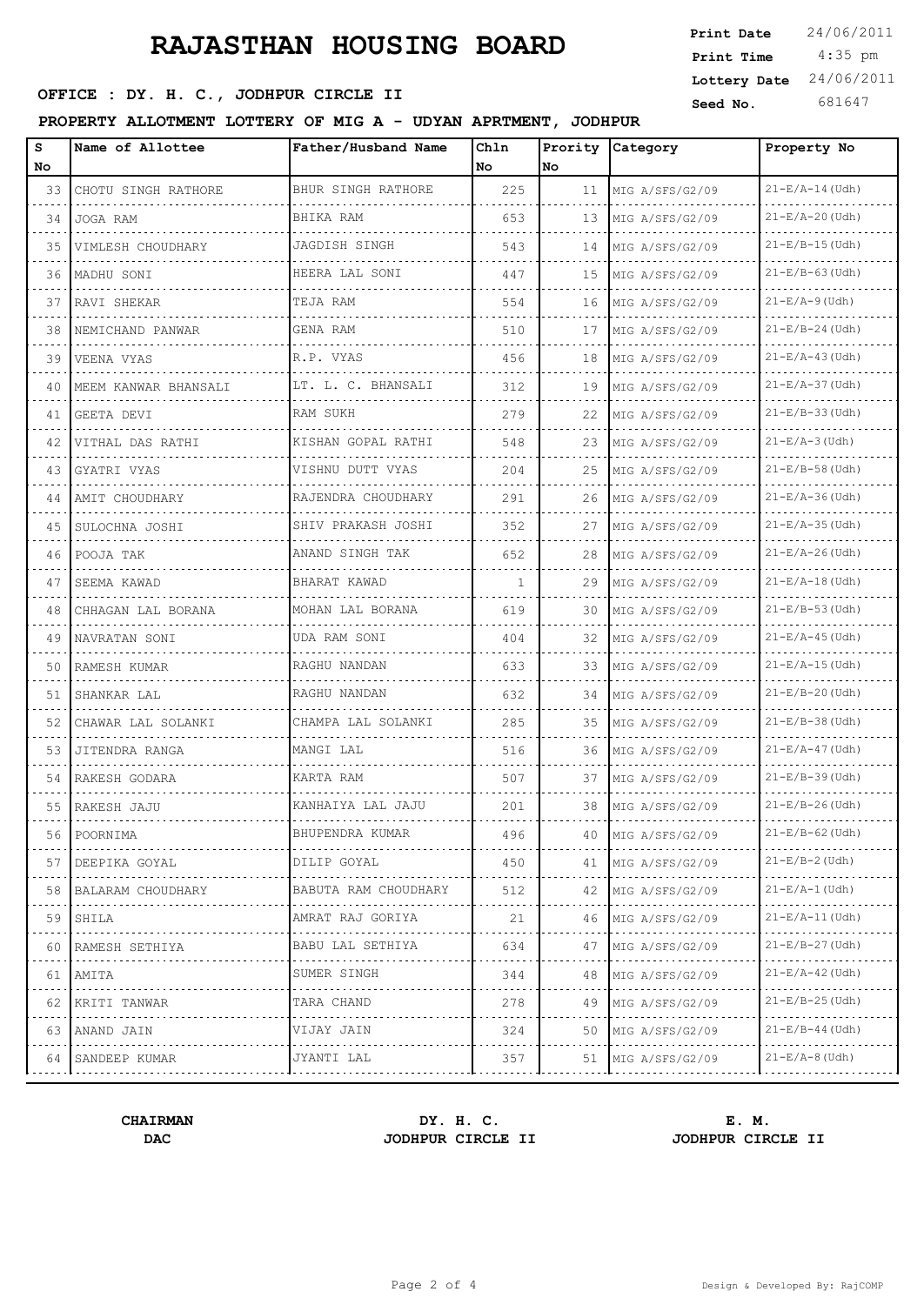# **RAJASTHAN HOUSING BOARD**

# **SEPTCE : DY. H. C., JODHPUR CIRCLE II** Seed No. 681

### **PROPERTY ALLOTMENT LOTTERY OF MIG A - UDYAN APRTMENT, JODHPUR**

| Print Date   | 24/06/2011 |
|--------------|------------|
| Print Time   | $4:35$ pm  |
| Lottery Date | 24/06/2011 |
| Seed No      | 681647     |

| s<br>No.                                                                                                                                   | Name of Allottee       | Father/Husband Name                                                                                                                | Chln<br>l No | No | Prority Category     | Property No                |
|--------------------------------------------------------------------------------------------------------------------------------------------|------------------------|------------------------------------------------------------------------------------------------------------------------------------|--------------|----|----------------------|----------------------------|
| 65                                                                                                                                         | KAMLA DEVI PRAJAPATI   | GHEWAR RAM PRAJAPATI                                                                                                               | 271          | 52 | MIG A/SFS/G2/09      | $21 - E/A - 38$ (Udh)      |
| 66                                                                                                                                         | GULAB KAUR KALLA       | LT. MADAN LAL KALLA                                                                                                                | 49           | 53 | MIG A/SFS/G2/09      | $21 - E/B - 21$ (Udh)      |
| 67                                                                                                                                         | RAM CHANDRA CHOUDHARY  | DEVA RAM CHOUDHARY                                                                                                                 | 513          | 54 | MIG A/SFS/G2/09      | $21-E/A-22$ (Udh)          |
| 68                                                                                                                                         | PRADEEP KHANDELWAL     | SHANKAR LAL                                                                                                                        | 612          | 55 | MIG A/SFS/G2/09      | $21 - E/B - 52$ (Udh)      |
| 69                                                                                                                                         | SURENDRA SINGH         | VIJAY SINGH                                                                                                                        | 635          | 56 | MIG A/SFS/G2/09      | $21-E/B-61$ (Udh)          |
| 70                                                                                                                                         | CHANDRA REKHA VYAS     | SOM DUTT VYAS                                                                                                                      | 234          | 57 | MIG A/SFS/G2/09      | $21 - E/B - 14$ (Udh)      |
| 71                                                                                                                                         | SEEMA KHINVSARA        | KANTI LAL                                                                                                                          | 130          | 59 | MIG A/SFS/G2/09      | $21 - E/B - 41$ (Udh)      |
| 72                                                                                                                                         | SONI PURSWAMI          | KHEMAL DAS PURSWAMI                                                                                                                | 416          | 60 | MIG A/SFS/G2/09      | $21 - E/B - 22$ (Udh)      |
| 73                                                                                                                                         | DHANPURNA GEHLOT       | RAM GOPAL GEHLOT                                                                                                                   | 92           | 61 | MIG A/SFS/G2/09      | $21 - E/A - 31$ (Udh)      |
| 74                                                                                                                                         | POOJA JAISALMERIYA     | ARUN JAISALMERIYA                                                                                                                  | 519          | 62 | MIG A/SFS/G2/09      | $21 - E/B - 30$ (Udh)      |
| 75                                                                                                                                         | SURAJ KUMAR            | PRITAM DAS                                                                                                                         | 649          | 63 | MIG A/SFS/G2/09      | $21-E/B-8$ (Udh)           |
| 76                                                                                                                                         | MAGA RAM CHOUDHARY     | BHOLA RAM CHOUDHARY                                                                                                                | 617          | 64 | MIG A/SFS/G2/09      | $21 - E/A - 13$ (Udh)      |
| 77                                                                                                                                         | DR. KUSUM KALLA        | VIKRAM VYAS                                                                                                                        | 455          | 65 | MIG A/SFS/G2/09      | $21 - E/B - 3$ (Udh)       |
| 78                                                                                                                                         | OMI BALA VISHNOI       | OM PRAKASH VISHNOI                                                                                                                 | 526          | 66 | MIG A/SFS/G2/09<br>. | $21 - E/B - 31$ (Udh)      |
| 79                                                                                                                                         | PINKY RAICHANDANI      | .<br>RAJESH RAI CHANDANI                                                                                                           | 484          | 67 | MIG A/SFS/G2/09      | $21 - E/B - 55$ (Udh)      |
| 80                                                                                                                                         | ANURADHA CHHANGANI     | PRAKASH NARAYAN CHHANGA<br>.                                                                                                       | 418          | 68 | MIG A/SFS/G2/09<br>. | $21 - E/B - 23$ (Udh)      |
| 81                                                                                                                                         | BABU LAL               | HANUMAN RAM PATEL                                                                                                                  | 23           | 69 | MIG A/SFS/G2/09      | .<br>$21-E/B-46$ (Udh)     |
| 82                                                                                                                                         | PRABHA CHOUDHARY       | RAJENDRA SINGH CHOUDHAR                                                                                                            | 655          | 71 | MIG A/SFS/G2/09<br>. | $21 - E/A - 48$ (Udh)      |
| 83                                                                                                                                         | BHURE KHAN             | PEER KHAN                                                                                                                          | 621          | 72 | MIG A/SFS/G2/09      | $21 - E/B - 37$ (Udh)      |
| 84                                                                                                                                         | NAVEEN MEWARA          | GERA LAL MEWARA                                                                                                                    | 488          | 73 | MIG A/SFS/G2/09      | $21 - E/A - 7$ (Udh)       |
| 85                                                                                                                                         | ASHA ARORA             | M. L. ARORA                                                                                                                        | 468          | 74 | MIG A/SFS/G2/09      | $21-E/A-46$ (Udh)          |
| 86                                                                                                                                         | PREM KANWAR            | MAHENDRA SINGH                                                                                                                     | 495          | 75 | MIG A/SFS/G2/09      | $21-E/B-35$ (Udh)          |
| 87                                                                                                                                         | FIRDOS ANSARI          | TAYYAB ANSARI                                                                                                                      | 267          | 77 | MIG A/SFS/G2/09      | $21-E/A-40$ (Udh)          |
| 88                                                                                                                                         | ISUNIL KUMAR           | BANSIDHAR                                                                                                                          | 193          | 78 | MIG A/SFS/G2/09      | $21 - E/B - 51$ (Udh)      |
| 89<br>$\sim$ 100 $\sim$ 100 $\sim$                                                                                                         | GERA LAL MEWARA        | OTAR MAL<br>$\mathcal{L}^{\mathcal{A}}(\mathcal{A})=\mathcal{L}^{\mathcal{A}}(\mathcal{A})=\mathcal{L}^{\mathcal{A}}(\mathcal{A})$ | 451          | 79 | MIG A/SFS/G2/09      | $21 - E/B - 16$ (Udh)      |
| 90                                                                                                                                         | PREM JAIN              | PANKAJ JAIN                                                                                                                        | 566          | 80 | MIG A/SFS/G2/09      | $21-E/B-5$ (Udh)           |
| 91                                                                                                                                         | GARIMA BANSAL GUPTA    | ADITYA GUPTA<br>.                                                                                                                  | 381          | 81 | MIG A/SFS/G2/09      | $21 - E/A - 32$ (Udh)<br>. |
| $\sim$ $\sim$ $\sim$ $\sim$<br>92                                                                                                          | NIRMALA PUROHIT        | L. P. PUROHIT                                                                                                                      | 355          | 82 | MIG A/SFS/G2/09      | $21 - E/B - 45$ (Udh)      |
| 93<br>$\mathcal{L}_{\mathcal{A}}\left( \mathcal{L}_{\mathcal{A}}\right) =\mathcal{L}_{\mathcal{A}}\left( \mathcal{L}_{\mathcal{A}}\right)$ | RUCHI SAWARNKAR<br>.   | DEV KRISHNA SWARNKAR<br>.                                                                                                          | 403          | 83 | MIG A/SFS/G2/09      | $21-E/A-44$ (Udh)<br>.     |
| 94                                                                                                                                         | VINOD KUMAR KHANDELWAL | BHAGWATI PRASAD                                                                                                                    | 400          | 85 | MIG A/SFS/G2/09      | $21 - E/B - 56$ (Udh)      |
| 95                                                                                                                                         | CHAMPA DEVI<br>.       | BHAGIRATH RAM<br>.                                                                                                                 | 474          | 86 | MIG A/SFS/G2/09<br>. | $21-E/B-17$ (Udh)<br>.     |
| 96                                                                                                                                         | SHERNIK JAIN           | PANKAJ JAIN                                                                                                                        | 567          | 87 | MIG A/SFS/G2/09      | $21 - E/A - 33$ (Udh)      |
|                                                                                                                                            |                        |                                                                                                                                    |              |    |                      |                            |